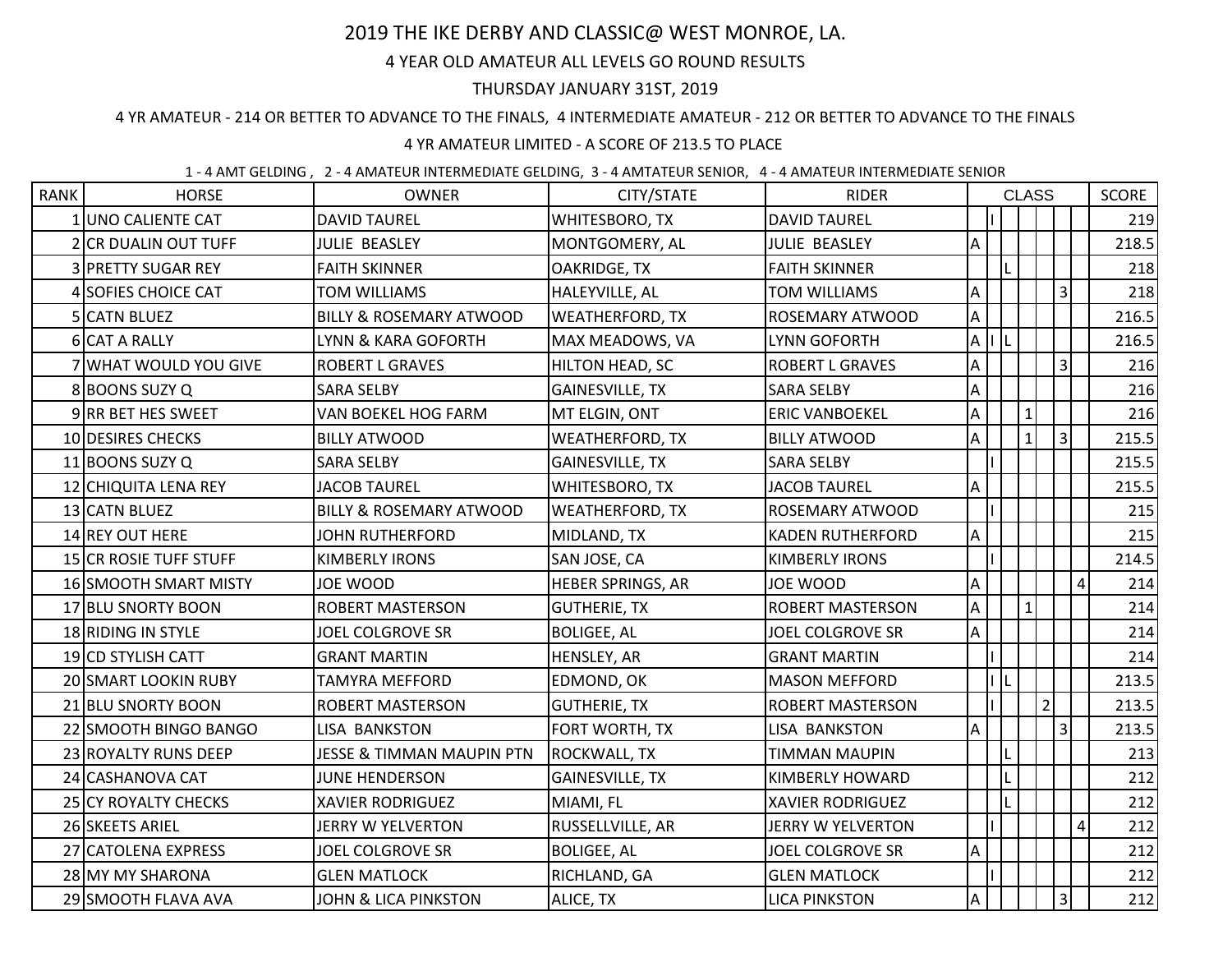| 30 MADERAS METTLE       | <b>TREY FRICKE</b>               | FRISCO, TX             | <b>TREY FRICKE</b>      | $\mathsf{A}$ | 1              |                |                |                | 212   |
|-------------------------|----------------------------------|------------------------|-------------------------|--------------|----------------|----------------|----------------|----------------|-------|
| 31 SOUTHERN STYLES      | <b>MADELINE NIX</b>              | <b>BLACKVILLE, SC</b>  | <b>MADELINE NIX</b>     |              |                |                |                |                | 210   |
| 32 SWEET LIL PLAY THANG | <b>JAMES BUCK</b>                | ROYSE CITY, TX         | <b>JAMES BUCK</b>       | A            |                |                |                | $\sqrt{4}$     | 210   |
| 33 GUAYOYO REY          | <b>NELSON VIVAS</b>              | WHITESBORO, TX         | <b>NELSON VIVAS</b>     |              |                |                |                |                | 210   |
| 34 CY ROYALTY CHECKS    | <b>XAVIER RODRIGUEZ</b>          | MIAMI, FL              | <b>XAVIER RODRIGUEZ</b> | A            |                |                |                |                | 210   |
| 35 METALLIC MOCHA       | <b>GREG DELONG</b>               | FORNEY, TX             | <b>GREG DELONG</b>      | A            | $\mathbf{1}$   |                |                |                | 209   |
| 36 REYATTA              | TRAVIS LINVILLE                  | FOX, AR                | <b>TRAVIS LINVILLE</b>  |              |                |                |                |                | 209   |
| 37 SMOOTH SMART MISTY   | JOE WOOD                         | HEBER SPRINGS, AR      | <b>JOE WOOD</b>         |              |                |                |                | 4              | 208   |
| 38 REYZN CHECKS         | <b>BARNWELL RAMSEY</b>           | HUNTERSVILLE, NC       | <b>BARNWELL RAMSEY</b>  | A            | 1 <sup>1</sup> |                | $\overline{3}$ |                | 208   |
| 39 GIMME A TUFF CUT     | <b>PAYETON BECKER</b>            | AUBREY, TX             | <b>PAYETON BECKER</b>   |              |                |                |                |                | 208   |
| 40 SWEET LIL PLAY THANG | <b>JAMES BUCK</b>                | ROYSE CITY, TX         | <b>JAMES BUCK</b>       |              |                |                |                |                | 208   |
| 41 BET HESA SMART MATE  | <b>MARK SENN</b>                 | AUGUSTA, GA            | <b>MARK SENN</b>        | A            | 1              |                | $\vert$ 3      |                | 207   |
| 42 I C SMOKE            | <b>CHARLIE &amp; DENISE SEIZ</b> | CEDARTOWN, GA          | <b>DENISE SEIZ</b>      | А            |                |                |                |                | 206   |
| 43 JAZZY LIL BOON       | JILL FREEMAN                     | <b>ROSSTON, TX</b>     | <b>JILL FREEMAN</b>     |              |                |                |                |                | 206   |
| 44 DRESD N CROME        | <b>JILL FREEMAN</b>              | <b>ROSSTON, TX</b>     | <b>JILL FREEMAN</b>     | А            |                |                |                |                | 206   |
| 45 SOUTHERN STYLES      | <b>MADELINE NIX</b>              | <b>BLACKVILLE, SC</b>  | <b>MADELINE NIX</b>     | A            |                |                |                |                | 206   |
| 46 SKEETS ARIEL         | JERRY W YELVERTON                | RUSSELLVILLE, AR       | JERRY W YELVERTON       | Α            |                |                | $\vert$ 3      |                | 206   |
| 47 SMART LOOKIN RUBY    | TAMYRA MEFFORD                   | EDMOND, OK             | <b>MASON MEFFORD</b>    | А            |                |                |                |                | 205.5 |
| 48 IM A PURDY COOL CAT  | <b>SARCO CREEK RANCH</b>         | VICTORIA, TX           | <b>MILTON GREESON</b>   |              |                |                |                | $\overline{4}$ | 205   |
| 49 CATS PEPTO REY       | <b>RUSSELL REEVES</b>            | SUMMIT, MS             | <b>RUSSEL REEVES</b>    |              |                |                |                |                | 205   |
| 50 MISSISSIPPI CHROME   | <b>BELLE TERRE RANCH</b>         | CORINTH, MS            | <b>VICK L ETHERIDGE</b> | A            |                |                | 3              |                | 204   |
| 51 DULCE AND GABBANA    | <b>MAX REED</b>                  | OZAN, AR               | <b>MAX REED</b>         |              |                |                |                |                | 201   |
| 52 RUSTY BE TUFF        | <b>RICK THOMPSON</b>             | BRYAN, TX              | <b>RICK THOMPSON</b>    |              |                |                |                |                | 201   |
| 53 DUALINDIPITY         | <b>SHANE CRAWFORD</b>            | MT OLIVE, MS           | <b>SHANE CRAWFORD</b>   | А            |                |                |                |                | 200   |
| 54 DRESD N CROME        | JILL FREEMAN                     | ROSSTON, TX            | <b>JILL FREEMAN</b>     |              |                |                |                |                | 200   |
| 55 DARYLENA             | <b>SCHILLER &amp; REZABEK</b>    | STILLWATER, OK         | <b>CHRIS SCHILLER</b>   |              |                |                |                | $\overline{4}$ | 194   |
| 56 OLENA SHES METALLIC  | <b>MARK SENN</b>                 | AUGUSTA, GA            | <b>MARK SENN</b>        | А            |                |                | 3 <sup>1</sup> |                | 193   |
| 57 WOODY BEE SMOOTH     | <b>CLAIRE DALE</b>               | COLLINS, MS            | <b>CLAIRE DALE</b>      |              |                |                |                |                | 191   |
| 58 REYATTA              | <b>TRAVIS LINVILLE</b>           | FOX, AR                | <b>TRAVIS LINVILLE</b>  | $\Delta$     |                |                |                |                | 189   |
| 59 DUALIN KIT KAT       | MIKE WOOD                        | COMINE, TX             | MIKE WOOD               | A            | $\vert$ 1      |                |                |                | 189   |
| 60 IM A PURDY COOL CAT  | <b>SARCO CREEK RANCH</b>         | VICTORIA, TX           | <b>MILTON GREESON</b>   | Α            |                |                | 3 <sup>1</sup> |                | 189   |
| 61 CR ROSIE TUFF STUFF  | <b>KIMBERLY IRONS</b>            | SAN JOSE, CA           | <b>KIMBERLY IRONS</b>   | А            |                |                |                |                | 180   |
| 62 SMART AND LETHAL     | <b>SHARON BEACH</b>              | <b>WEATHERFORD, TX</b> | <b>SHARON BEACH</b>     |              |                | $\overline{2}$ |                |                | 180   |
| 63 JUSTA FRECK          | <b>MIKE WOOD</b>                 | COMINE, TX             | MIKE WOOD               |              |                |                |                | 4              | 120   |
| 64 LORETTAS LIGHT       | <b>SCHILLER &amp; REZABEK</b>    | STILLWATER, OK         | <b>CHRIS SCHILLER</b>   | $\mathsf{A}$ |                |                | 3 4            |                | 120   |
| 65 CASHANOVA CAT        | <b>JUNE HENDERSON</b>            | <b>GAINESVILLE, TX</b> | KIMBERLY HOWARD         |              |                |                |                |                | 120   |
| 66 LITTLE BELLA BADGER  | <b>GARY &amp; LYDIA HARTSELL</b> | TENAHA, TX             | LYDIA HARTSELL          |              |                |                |                |                | 0     |